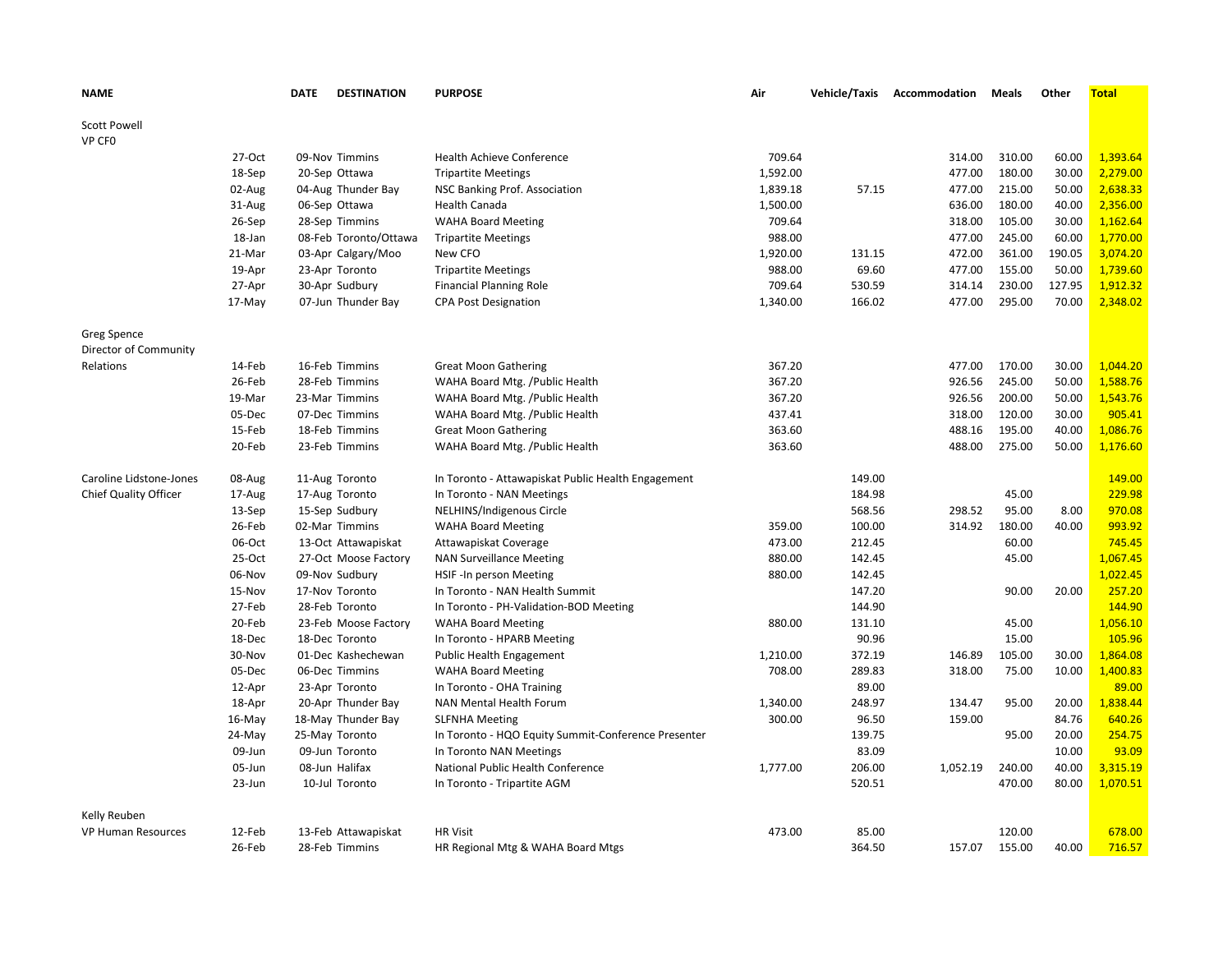|                            | 05-Mar   | <b>HR Visit</b><br>06-Mar Attawapiskat |                               | 473.00   | 71.51  | 120.00 |        |        | 664.51   |
|----------------------------|----------|----------------------------------------|-------------------------------|----------|--------|--------|--------|--------|----------|
|                            | 30-May   | 01-Jun Timmins                         | <b>WAHA Board Meeting</b>     | 708.00   |        | 314.00 | 60.00  | 20.00  | 1,102.00 |
|                            | 28-Jun   | 29-Jun Timmins                         | <b>WAHA Board Meeting</b>     | 708.00   | 135.67 | 159.00 | 25.00  | 10.00  | 1,037.67 |
|                            | 05-Sep   | 06-Sep Attawapiskat                    | Attawapiskat Site Visit       | 473.00   | 15.00  | 314.00 | 75.00  | 10.00  | 887.00   |
|                            | 20-Nov   | 23-Nov Attawapiskat                    | <b>Management Coverage</b>    | 473.00   | 7.00   |        | 195.00 |        | 675.00   |
|                            | 03-Jan   | 05-Jan Attawapiskat                    | Site Visit                    | 473.00   |        |        | 140.00 |        | 613.00   |
|                            | 06-Dec   | 08-Dec Timmins                         | <b>WAHA Board Meeting</b>     | 708.00   | 106.52 | 473.00 | 50.00  | 20.00  | 1,357.52 |
|                            | 30-May   | 01-Jun Timmins                         | <b>WAHA Board Meeting</b>     | 708.00   | 35.00  | 314.00 | 35.00  | 20.00  | 1,112.00 |
|                            |          |                                        |                               |          |        |        |        |        |          |
| Paul Gray                  |          |                                        |                               |          |        |        |        |        |          |
| <b>VP Support Services</b> |          |                                        |                               |          |        |        |        |        |          |
|                            | 27-Mar   | 30-Mar Ottawa                          | <b>Health Canada</b>          |          | 949.73 | 118.65 | 180.00 | 30.00  | 1,278.38 |
|                            | 26-Feb   | 26-Feb Timmins                         | <b>WAHA Board Meeting</b>     | 470.00   | 80.00  |        | 15.00  | 40.00  | 605.00   |
|                            | 04-Nov   | 07-Nov Toronto                         | OHA 2017                      | 880.00   | 91.04  | 905.27 | 245.00 | 140.38 | 2,261.69 |
|                            | 26-Sep   | 30-Sep Toronto                         | <b>CHESS Conference</b>       | 880.00   | 208.10 | 983.70 | 250.00 | 28.25  | 2,350.05 |
|                            | 19-Mar   | 20-Mar Toronto                         | <b>Tripartite Meeting</b>     | 880.00   | 172.86 | 467.81 | 120.00 | 52.59  | 1,693.26 |
|                            | 06-Dec   | 08-Dec Timmins                         | <b>WAHA Board Meeting</b>     | 470.00   |        | 159.00 | 80.00  | 30.00  | 739.00   |
|                            | $31-May$ | 04-Jun Ottawa                          | CARC Meeting/HC Mtg.          | 1,500.00 | 45.00  | 366.57 | 120.00 | 20.00  | 2,051.57 |
|                            |          |                                        |                               |          |        |        |        |        |          |
| Debra Hill                 | 31-May   | 02-Jun Timmins                         | WAHA Board Meeting/Chiefs Mtg |          | 245.65 | 471.21 | 70.00  | 30.00  | 816.86   |
| <b>VP Patient Care</b>     | 09-Jun   | 24-Jun Sudbury/Atta                    | <b>Tripartite Meeting</b>     | 1,200.00 | 290.86 | 427.13 | 310.00 | 60.00  | 2,287.99 |
|                            | 25-Jun   | 28-Jun Toronto                         | <b>Tripartite Meeting</b>     | 1,125.48 | 169.46 | 339.46 | 118.92 | 40.00  | 1,793.32 |
|                            | 18-Jul   | 20-Jul North Bay                       | <b>NELHIN</b>                 | 709.64   | 190.37 | 365.40 | 45.00  | 30.00  | 1,340.41 |
|                            | 19-Sep   | 20-Sep Ottawa                          | <b>Tripartite Meeting</b>     | 1,500.00 | 68.94  | 932.95 | 95.00  | 30.00  | 2,626.89 |
|                            | 10-Oct   | 11-Oct Sudbury                         | NELHIN                        | 709.64   | 126.18 | 340.88 | 120.00 | 60.00  | 1,356.70 |
|                            | 16-Oct   | 20-Oct Attawapiskat                    | Site Visit                    | 473.00   |        |        | 255.00 | 50.00  | 778.00   |
|                            | 25-Oct   | 27-Oct Kashechewan                     | Health Canada Mtg-Transfer    | 1,180.00 | 494.86 | 336.74 | 95.00  | 30.00  | 2,136.60 |
|                            | 03-Nov   | 09-Nov Toronto                         | OHA & Hospital Planning       | 837.61   | 89.40  | 316.22 | 185.00 | 50.00  | 1,478.23 |
|                            | 13-Nov   | 17-Nov Attawapiskat                    | Coverage in Attawapiskat      | 473.00   |        |        | 255.00 |        | 728.00   |
|                            | 28-Nov   | 30-Nov Toronto                         | Clinical Review Mtg.          | 670.01   |        | 571.98 | 120.00 | 30.00  | 1,391.99 |
|                            | 05-Dec   | 08-Dec Timmins                         | <b>WAHA Board Meeting</b>     | 709.64   | 116.91 | 477.18 | 150.00 | 40.00  | 1,493.73 |
|                            | 02-Jan   | 05-Jan Attawapiskat                    | Coverage in Attawapiskat      |          |        |        | 195.00 | 40.00  | 235.00   |
|                            | 25-Jan   | 26-Jan Toronto                         | <b>MOHLTC Meetings</b>        | 880.55   | 24.25  | 237.60 | 75.00  | 20.00  | 1,237.40 |
|                            | 16-Jan   | 18-Jan Sudbury/Ottawa                  | Tripartite Mtg. NELHIN Mtg.   | 1,592.32 | 171.61 | 746.85 | 225.00 | 134.75 | 2,870.53 |
|                            | 22-Feb   | 23-Feb Timmins                         | <b>WAHA Meetings</b>          | 709.64   | 182.70 | 316.94 | 95.00  | 20.00  | 1,324.28 |
|                            | 26-Feb   | 28-Feb Timmins                         | <b>WAHA Board Meeting</b>     | 709.64   | 182.70 | 950.82 | 385.00 | 74.95  | 2,303.11 |
|                            | 07-Mar   | 08-Mar Sudbury                         | Mental Health Mtg             | 1,290.74 | 103.50 | 440.74 | 135.00 | 36.00  | 2,005.98 |
|                            | 18-Mar   | 21-Mar Ottawa                          | Tripartite Mtg.               | 1,115.59 | 33.92  | 580.27 | 180.00 | 40.00  | 1,949.78 |
|                            | 19-Apr   | 24-Apr Toronto                         | Tripartite Mtg.               |          | 527.89 | 178.65 | 140.00 | 40.00  | 886.54   |
|                            |          |                                        |                               |          |        |        |        |        |          |
| <b>Shirley Gagnon</b>      |          |                                        |                               |          |        |        |        |        |          |
| <b>Board Member</b>        | 17-Jan   | 21-Jan Ottawa                          | <b>Tripartite Meeting</b>     |          |        |        | 337.60 |        | 337.60   |
|                            | 26-Feb   | 02-Mar Timmins                         | <b>WAHA Board Mtg</b>         | 855.00   | 50.00  | 477.00 | 169.25 | 69.20  | 1,620.45 |
|                            | 09-Jan   | 10-Jan Moosonee                        | <b>WAHA Board Mtg</b>         | 330.00   | 30.00  | 212.44 | 220.00 | 40.00  | 832.44   |
|                            | 05-Dec   | 07-Dec Timmins                         | <b>WAHA Board Mtg</b>         | 855.00   | 50.00  | 318.00 | 106.00 | 20.00  | 1,349.00 |
|                            |          |                                        |                               |          |        |        |        |        |          |
|                            |          |                                        |                               |          |        |        |        |        |          |
| Ignace Gull                | 26-Feb   | 02-Mar Timmins                         | <b>WAHA Board Meeting</b>     | 330.00   | 50.00  | 842.48 | 120.00 | 30.00  | 1,372.48 |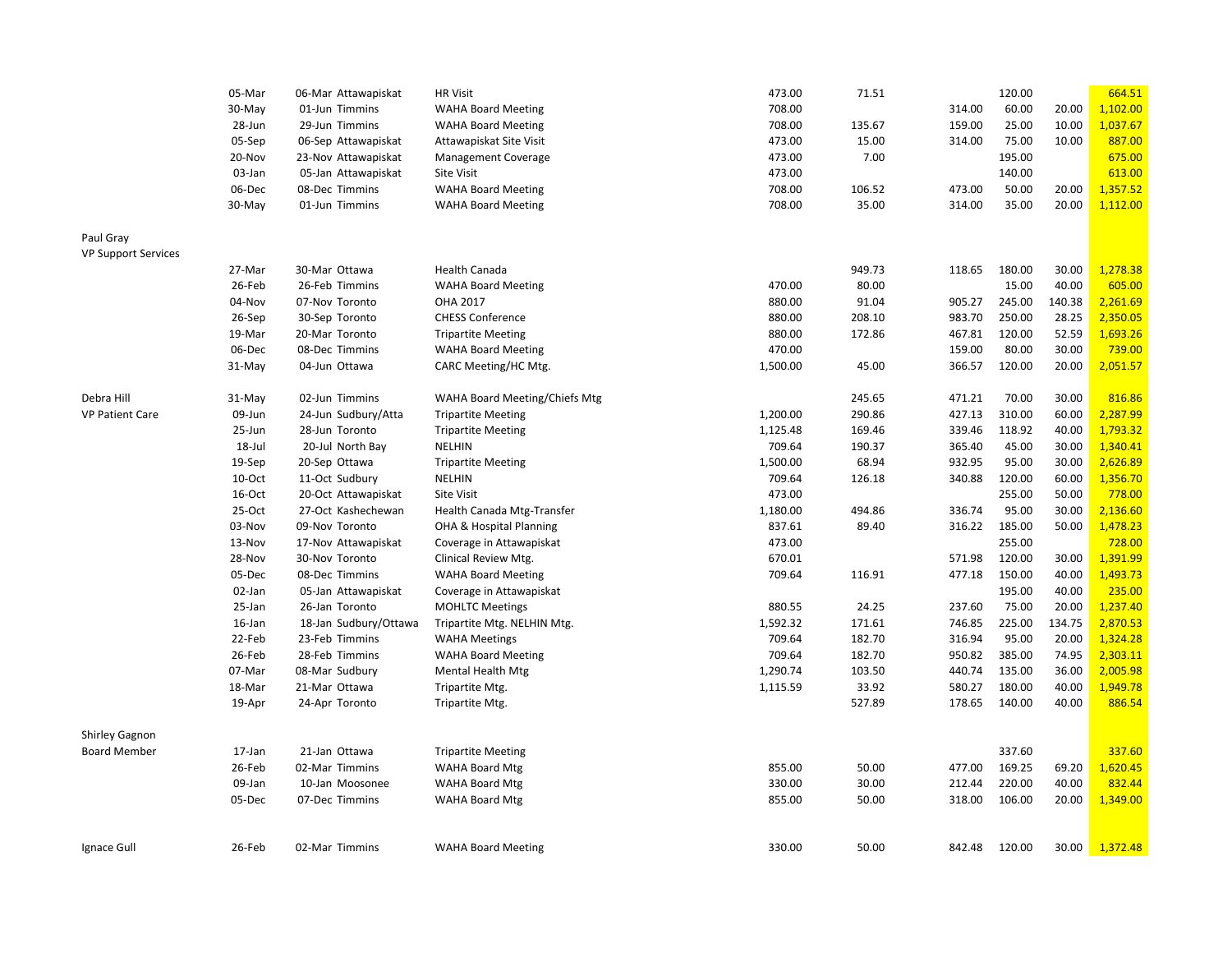## Board Member

## Luke Gull

| <b>Board Member</b>  | 26-Feb    | 02-Mar Timmins       | <b>WAHA Board Meeting</b>                              | 1,823.00 | 50.00  | 842.48 | 169.25 | 69.20  | 2,953.93 |
|----------------------|-----------|----------------------|--------------------------------------------------------|----------|--------|--------|--------|--------|----------|
|                      | 05-Dec    | 07-Dec Timmins       | <b>WAHA Board Meeting</b>                              | 1,823.00 | 50.00  | 318.00 | 126.05 |        | 2,317.05 |
|                      | 27-Sep    | 28-Sep Timmins       | <b>WAHA Board Meeting</b>                              | 1,823.00 | 50.00  | 159.00 | 91.45  | 34.60  | 2,158.05 |
|                      | 08-Jan    | 11-Jan Moosonee      | <b>WAHA Board Meeting</b>                              | 1,120.00 | 50.00  | 637.32 | 152.25 | 40.00  | 1,999.57 |
|                      | 27-Jun    | 29-Jun Timmins       | <b>WAHA Board Meeting</b>                              | 1,823.00 | 50.00  | 477.00 | 120.55 | 34.60  | 2,505.15 |
|                      | 30-May    | 01-Jun Timmins       | <b>WAHA Board Meeting</b>                              | 1,823.00 | 50.00  | 318.00 | 120.55 | 34.60  | 2,346.15 |
|                      |           |                      |                                                        |          |        |        |        |        |          |
| Giselle Kataquapit   |           |                      |                                                        |          |        |        |        |        |          |
| <b>Board Member</b>  | 26-Feb    | 28-Feb Timmins       | <b>WAHA Board Meeting</b>                              | 855.00   | 50.00  | 842.48 | 169.25 | 69.20  | 1,985.93 |
|                      | 26-Sep    | 28-Sep Timmins       | <b>WAHA Board Meeting</b>                              | 855.00   | 50.00  | 477.00 | 91.45  | 34.60  | 1,508.05 |
|                      | 27-Jun    | 29-Jun Timmins       | <b>WAHA Board Meeting</b>                              | 855.00   | 50.00  | 477.00 | 120.55 | 34.60  | 1,537.15 |
|                      | 16-May    | 18-May Moosonee      | <b>WAHA Board Meeting</b>                              | 855.00   | 50.00  | 424.88 | 120.55 | 34.60  | 1,485.03 |
|                      | 31-May    | 02-Jun Timmins       | <b>WAHA Board Meeting</b>                              | 855.00   | 50.00  | 477.00 | 174.00 | 51.90  | 1,607.90 |
|                      |           |                      |                                                        |          |        |        |        |        |          |
| Christine Koostachin | 30-May    | 02-Jun Timmins       | <b>WAHA Board Meeting</b>                              | 1,055.00 | 50.00  | 477.00 | 174.00 | 51.00  | 1,807.00 |
| <b>Board Member</b>  |           |                      |                                                        |          |        |        |        |        |          |
| Sophia Lazarus       | 27-Jun    | 29-Jun Timmins       | <b>WAHA Board Meeting</b>                              | 624.00   | 50.00  | 477.00 | 120.55 | 34.60  | 1,306.15 |
| <b>Board Member</b>  |           |                      |                                                        |          |        |        |        |        |          |
|                      |           |                      |                                                        |          |        |        |        |        |          |
| Leo Loon             | 27-Aug    | 01-Sep Timmins       | <b>Creefest &amp; National Treaties</b>                | 1,125.48 |        | 795.00 | 336.50 | 86.50  | 2,343.48 |
| <b>Board Member</b>  | 13-Oct    | 15-Oct Moosonee      | Meeting with CEO                                       | 855.00   | 47.00  | 424.88 | 120.55 | 34.60  | 1,482.03 |
|                      | 19-Nov    | 25-Nov Toronto       | <b>HPARB Hearing</b>                                   | 1,125.48 | 100.00 | 805.20 | 441.50 | 121.10 | 2,593.28 |
|                      | 27-Nov    | 30-Nov Toronto       | <b>WAHA Clinical Review</b>                            | 1,125.48 | 100.00 | 477.00 | 253.20 |        | 1,955.68 |
|                      | 05-Dec    | 07-Dec Timmins       | <b>WAHA Board Meeting</b>                              | 855.00   |        | 314.02 | 126.05 |        | 1,295.07 |
|                      | 26-Sep    | 28-Sep Timmins       | <b>WAHA Board Meeting</b>                              | 855.00   |        | 477.00 | 91.45  | 34.60  | 1,458.05 |
|                      | 17-Sep    | 20-Sep Ottawa        | <b>Tripartite Meeting</b>                              | 855.00   | 50.00  | 477.00 | 150.00 | 93.45  | 1,625.45 |
|                      | 09-Aug    | 10-Aug Moosonee      | Moose Factory Chief & Council                          | 330.00   | 50.00  | 424.88 | 134.20 | 34.60  | 973.68   |
|                      | 25-Jun    | 30-Jun Ottawa        | <b>Tripartite Meeting</b>                              | 1,500.00 | 190.00 | 795.00 | 321.85 | 86.50  | 2,893.35 |
|                      | $16$ -May | 18-May Moose Factory | <b>Emergency Board Meeting</b>                         | 330.00   | 50.00  | 424.88 | 120.55 | 34.60  | 960.03   |
|                      | 30-May    | 02-Jun Timmins       | <b>WAHA Board Meeting</b>                              | 855.00   | 50.00  | 636.00 | 174.00 | 51.90  | 1,766.90 |
|                      | 25-May    | 26-May Moose Factory | meeting with Premier Wynne                             | 330.00   | 50.00  | 212.00 | 67.10  | 17.30  | 676.40   |
| Shannon MacGillivray | 26-Sep    | 28-Sep Timmins       |                                                        | 709.64   | 25.00  | 318.00 | 91.45  | 34.60  | 1,178.69 |
| <b>Board Member</b>  |           | 02-Jun Timmins       | <b>WAHA Board Meeting</b><br><b>WAHA Board Meeting</b> | 709.64   |        | 318.00 | 106.90 | 34.60  | 1,169.14 |
|                      | 30-May    |                      |                                                        |          |        |        |        |        |          |
| Mike Okimaw          | 26-Sep    | 28-Sep Timmins       | <b>WAHA Board Meeting</b>                              | 855.00   | 50.00  | 318.00 | 91.45  | 34.60  | 1,349.05 |
| <b>Board Member</b>  | 27-Jun    | 29-Jun Timmins       | <b>WAHA Board Meeting</b>                              | 855.00   | 50.00  | 477.00 | 120.55 | 34.60  | 1,537.15 |
|                      | May 28,   | 02-Jun Timmins       | <b>WAHA Board Meeting</b>                              | 855.00   | 50.00  | 628.28 | 174.00 | 51.90  | 1,759.18 |
|                      |           |                      |                                                        |          |        |        |        |        |          |
| Simeon Solomon       | 27-Mar    | 29-Mar Moose Factory | <b>WAHA Board Meeting</b>                              | 330.00   | 50.00  | 424.88 | 105.00 | 20.00  | 929.88   |
| <b>Board Member</b>  | 26-Feb    | 02-Mar Timmins       | <b>WAHA Board Meeting</b>                              | 855.00   | 50.00  | 628.28 | 169.25 | 69.20  | 1,771.73 |
|                      | 08-Jan    | 11-Jan Moosonee      | <b>WAHA Board Meeting</b>                              | 330.00   | 60.00  | 424.88 | 142.25 | 40.00  | 997.13   |
|                      | 11-Dec    | 12-Dec Timmins       | <b>WAHA Board Meeting</b>                              | 855.00   | 50.00  | 157.07 | 84.40  |        | 1,146.47 |